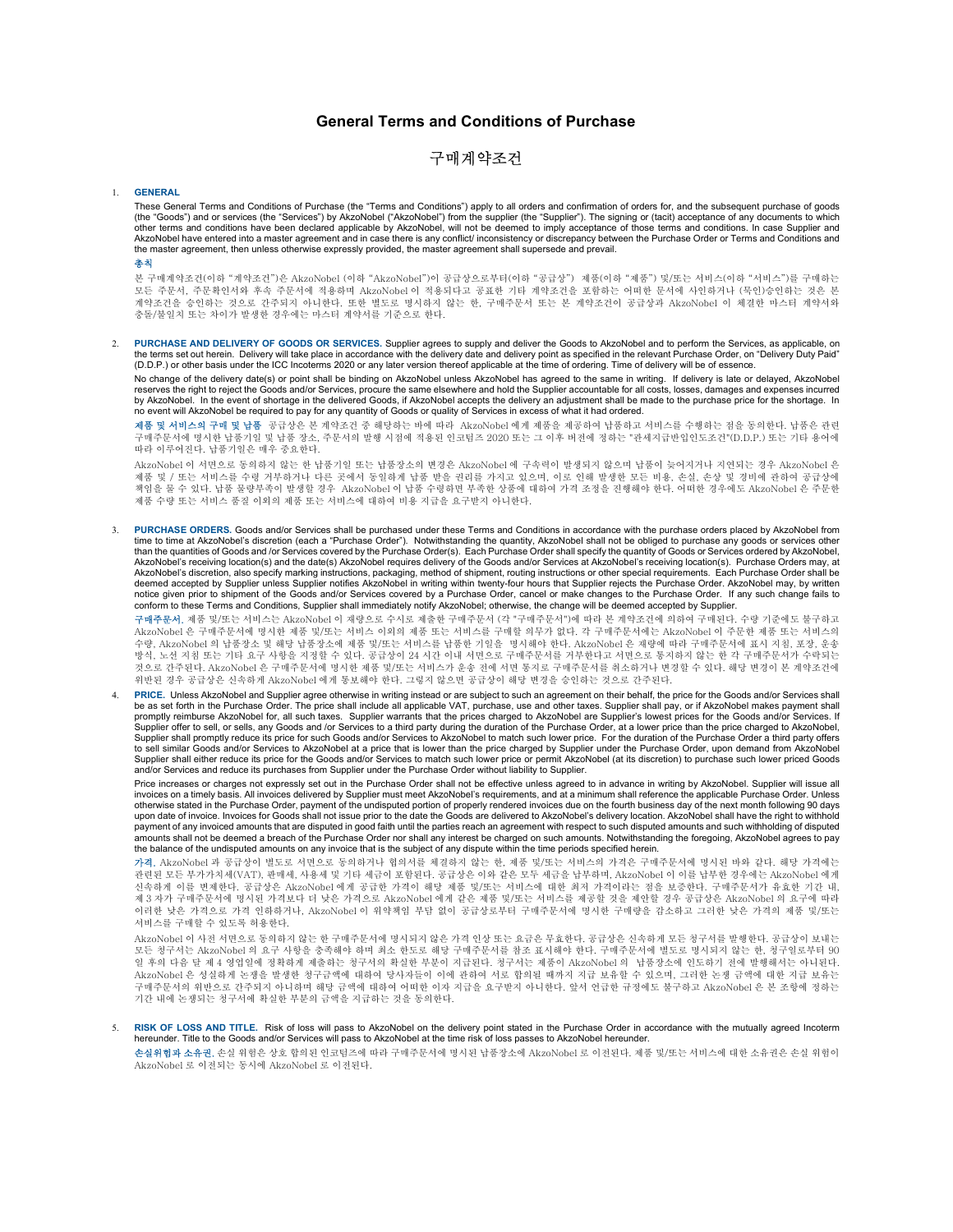6. WARRANTY AGAINST INFRINGEMENT. Supplier warrants that the Goods and/or Services, the purchase of the Goods and/or Services, and the typical uses of the Goods (and, if different and known to Supplier, AkzoNobel's specific use of the Goods), either alone or in combination with other materials, does not and will not infringe or contribute to the infringement of any patent, trademark, copyright or other intellectual property right.

비**침해 보증.** 공급상은 해당 제품 및/또는 서비스, 제품 및/또는 서비스의 구매, 제품의 일반적인 용도 (만약 이와 상이하고 공급상에게 알려진 경우, 제품에 대한 AkzoNobel 의 특정 용도)가 단독으로 또는 다른 자재와 함께 결합하여 상용하되 어떠한 특허, 상표, 저작권 또는 기타 지적재산권을 침해하지 아니하고 침해에 기여하지 아니한다는 점을 보증한다.

7. GOODS WARRANTIES. Supplier warrants that at the time they are delivered to AkzoNobel's receiving facility and for their shelf life (or for Goods not having a shelf life for a reasonable period after delivery taking into account the nature of the Goods), the Goods shall: (i) conform to the Specifications; (ii) except to the extent conflicting with the Specifications (in which case the Specifications shall control) conform to all samples or descriptions provided to AkzoNobel; (iii) be free from defects in materials and workmanship; (iv) be merchantable; and (v) if Supplier has knowledge of AkzoNobel's intended use, be fit for such use. Supplier further warrants that the Good shall be<br>properly packaged and labelled and that the Goods sha the Goods passes, good and marketable title to same. The warranties by Supplier set forth herein shall survive any inspection, testing, delivery or acceptance of, or payment by AkzoNobel for, the Goods.

제**품 보증.** 공급상은 AkzoNobel 의 납품장소에 제품을 납품 시 그리고 제품의 보증기간 동안 (보증기간 동안 없는 제품에 대하여 제품의 특성을 고려하여 납품 후 합리적인 기간 동안) 제품이 (i) 사양에 부합하고; (ii) 사양과 충돌되는 경우를 제외하고 (이 경우에 사양을 기준으로 한다) AkzoNobel 에게 제공한 모든 샘플 또는 설명에 부합하고;<br>(iii) 재료 및 제작에 결함이 없으며; (iv) 제품성이 있고; (v) 공급상이 AkzoNobel 이 의도하는 용도를 알고 있는 경우 해당 용도에 적합하다는 점을 보증한다. 공급상은 제품이 적절하게 포장되고 표시되며, 제품에 일체의 유치권 및 제한물권이 설정되어 있지 않으며, 제품에 대한 소유권이 AkzoNobel 에 이전되는 동시에 제품에 대한 양호하고 시장성 있는 소유권을 AkzoNobel 에 이전하다는 점을 보증한다. 본 계약조건에 명시된 공급상의 보증은 제품의 검사, 시험, 납품이나 수락 또는 AkzoNobel 의 대금 지급 이후에도 존속한다.

8. SERVICES WARRANTIES. Supplier shall perform all Services by exercising that degree of skill, diligence, care, which would be expected from a professional service<br>provider; and in accordance with all Specifications of th

The Supplier undertakes that while providing the Services he will use only personnel with the skills, training, expertise, and qualifications necessary to carry out such Services. AkzoNobel reserves the right to object to any of the Supplier's personnel engaged in the performance of Services who, in the reasonable opinion of AkzoNobel, are lacking<br>in appropriate skills or qualifications, engage in m personnel from the performance of any Services upon receipt of such notice, and shall not re-employ the removed person in connection with the Services without the prior written consent of AkzoNobel.

**서비스 보증.** 공급상은 공급상에 적용되는 AkzoNobel 의 정책, 지침 및 행동 강령의 모든 규정에 따라 서비스 전문가에서 기대할 수 있는 **기술로**, 근면하고 신중하게 모든 서비스를 수행한다.

공급상은 서비스를 수행하는 동안 해당 서비스를 수행하는 데 필요한 기술, 교육, 전문 지식 및 자격을 갖춘 직원만 사용하는 점을 승낙한다. AkzoNobel 은 합리적으로 서비스 수행에 종사하는 공급상의 직원이 적절한 기술이나 자격이 부족하거나, 부당행위 행하거나, 안전 위험 또는 위험을 초래하거나, 소홀하다는 것으로 판단할 경우<br>공급상 직원에 대하여 이의를 제기 할 수 있다. 공급상은 그러한 통지를 받는 즉시에 해당 직원을 면직하며 AkzoNobel 의 사전 서면 동의 없이 서비스와 관련하여 면직된 직원을 다시 고용해서는 아니된다.

9. COMPLIANCE WITH LAWS, RESPONSIBLE CARE®. Supplier shall comply with, and Supplier represents and warrants that all Goods delivered to AkzoNobel are in compliance with, and were manufactured, packaged, labelled, shipped and sold in compliance with, the requirements of the Responsible Care® Global Charter and all<br>applicable laws. Without limiting the generality of the for date of ordering on <u>www.akzonobel.com</u>, all applicable laws, rules, regulations and statutory requirements that from time to time come into force that relate to labor and<br>employment, safety, the environment, competition, certifications, authorizations, licenses and permits necessary to conduct its business and perform its obligations under the Purchase Order.

**법률 준수, RESPONSIBLE CARE®.** 공급상은 Responsible Care® Global Charter **와** 모든 적용된 법률**을** 준수하고 이에 따라 AkzoNobel 에 납품한 모든 제품이 제조,<br>요장, 라벨 부착, 운송 및 판매되었음을 준수해야 하며, 이를 진술하고 보증한다. **앞서 말한** 규정의 일반성을 제한하지 않고 공급상은 주문 시 <u>www.akzonobel.com </u>

COMPLIANCE WITH REACH POST-BREXIT: It is a material condition that all deliveries to AkzoNobel under the Purchase Order must comply with (i) the EU REACH regulation (EC 1907/2006), and where Supplier is not the EU-27 manufacturer or importer Supplier is obliged to ensure that all substances delivered are registered by<br>another actor in the supply chain based in the EU; and ( UK which may apply to the goods stated on this purchase order, and Supplier shall ensure at no cost to us that the substances of the goods will be timely notified to, and registered with, the appropriate UK Authorities as prescribed by such Instruments or legislation, and that the goods further will be in accordance with the requirements of any such Instruments or legislation.

BREXIT 후 REACH 준수: 중요한 조건으로서 구매주문서에 따라 AkzoNobel 에 모든 납품은 (i) EU REACH 규정 (EC 1907/2006), 그리고 공급상이 EU-27 제조업체 또는 수입자가 아닌 경우, 공급상은 인도한 모든 물질이 EU 공급망의 여타 다른 방에 등록하는 점을 보장한다; (ii) 법정초안 2019 제 000 번(현재 REACH 등 (개정 등)<br>(EU 출구) 규정 2019)에 명시된 UK-REACH 규정 초안, 공부되거나 효력 발생될 경우, 또는 본 구매주문서에 명시된 제품에 적용될 수 있는 영국에 시행 중인 기타 대체<br>영국 문서 또는 법규를 준수된 규정에 따라 해당 제품의 물질을 적시 영국 당국에 통보하고 등록될 것을 보장한다.

10. INSPECTION AND REJECTION. The Goods and/or Services (as applicable) are subject, at AkzoNobel's discretion, to inspection and testing by AkzoNobel before or after delivery. AkzoNobel's inspection, receipt and payment for Goods and/or Services shall not be deemed acceptance thereof by AkzoNobel. At its sole discretion, AkzoNobel may retain or reject non-conforming Goods. In the case of rejected Goods, AkzoNobel may, at Supplier's risk and expense, ship the Goods to Supplier and Supplier shall<br>accept their return and, at AkzoNobel's option, Suppli or (ii) promptly provide replacement conforming Goods. In the case AkzoNobel elects to retain non-conforming Goods, Supplier shall issue a partial refund or credit of the purchase price to AkzoNobel, as determined by good faith negotiations between the parties. Whether non-conforming Goods are retained or rejected, Supplier shall, promptly<br>following AkzoNobel's demand, reimburse AkzoNobel f by AkzoNobel hereunder shall not be in limitation of any rights which AkzoNobel may have under these Terms and Conditions or under applicable law.

In the case of rejected Services, Supplier shall (i) refund the purchase price (or if the price has not been paid issue a credit for the purchase price) of the Services or (ii) promptly provide services to replace the non-conforming ones at no additional cost.

**검사 및 거부.** 제품 및/또는 서비스 (해당되는 경우)는 인도 전이나 인도 후에 AkzoNobel 의 재량으로 AkzoNobel 의 검사 및 테스트를 받는다. AkzoNobel 에 의한 제품<br>및/또는 서비스의 검사, 수령 및 대금 지급은 AkzoNobel 의 제품 및/또는 서비스의 수락으로 간주되지 아니한다. AkzoNobel 은 자신의 단독 재량으로 부적합 제품을 보유하거나 거부할 수 있다. 제품의 수락이 거부된 경우 AkzoNobel 은 공급상에게 제품을 배송 할 수 있고 이에 따른 위험 및 비용은 공급상이 부담하며, 공급상은 반품을 수락해야 한다; AkzoNobel 의 선택에 따라 공급상은 (i) 제품 대금을 반환 (또는 대금이 지급되지 않은 경우 대금에 대한 크레디트를 발행) 하거나 (ii) 합격한 교체 제품을 신속하게 제공한다. AkzoNobel 이 부적합 제품을 보유하기로 선택한 경우, 공급상은 당사자 간의 성실한 협의에 의하여 결정되는 바에 따라 AkzoNobel 에 제품 대금의 일부 반환 또는 크레디트를 발행한다. 부적합한 제품이 보유 또는 거부되는지 여부를 불문하고 공급상은 AkzoNobel 의 요구에 따라 신속하게 해당 제품과 관련하여<br>AkzoNobel 에 발생한 모든 비용, 손실, 손해 및 경비를 AkzoNobel 에 변제한다. 본 조항에 따라 AkzoNobel 이 행사하는 모든 권리는 AkzoNobel 이 본 계약조건 또는 관련 법에 따라 보유하는 어떠한 권리를 제한하지 아니한다.

서비스가 거부된 경우 공급상은 (i) 서비스의 구매 대금을 반환 (또는 대금이 지급되지 않은 경우 대금에 대한 크레디트를 발행)하거나 (ii) 추가 비용 없이 부적합 서비스를 대체하는 서비스를 신속하게 수행한다.

11. SUPPLIER'S INDEMNITY. Supplier shall fully defend, indemnify and hold harmless AkzoNobel and its affiliates, and their respective, officers, directors, employees, successors, assigns, contractors, customers, distributors, resellers, agents and representatives (the "Indemnified Parties") from and against any and all claims, lawsuits,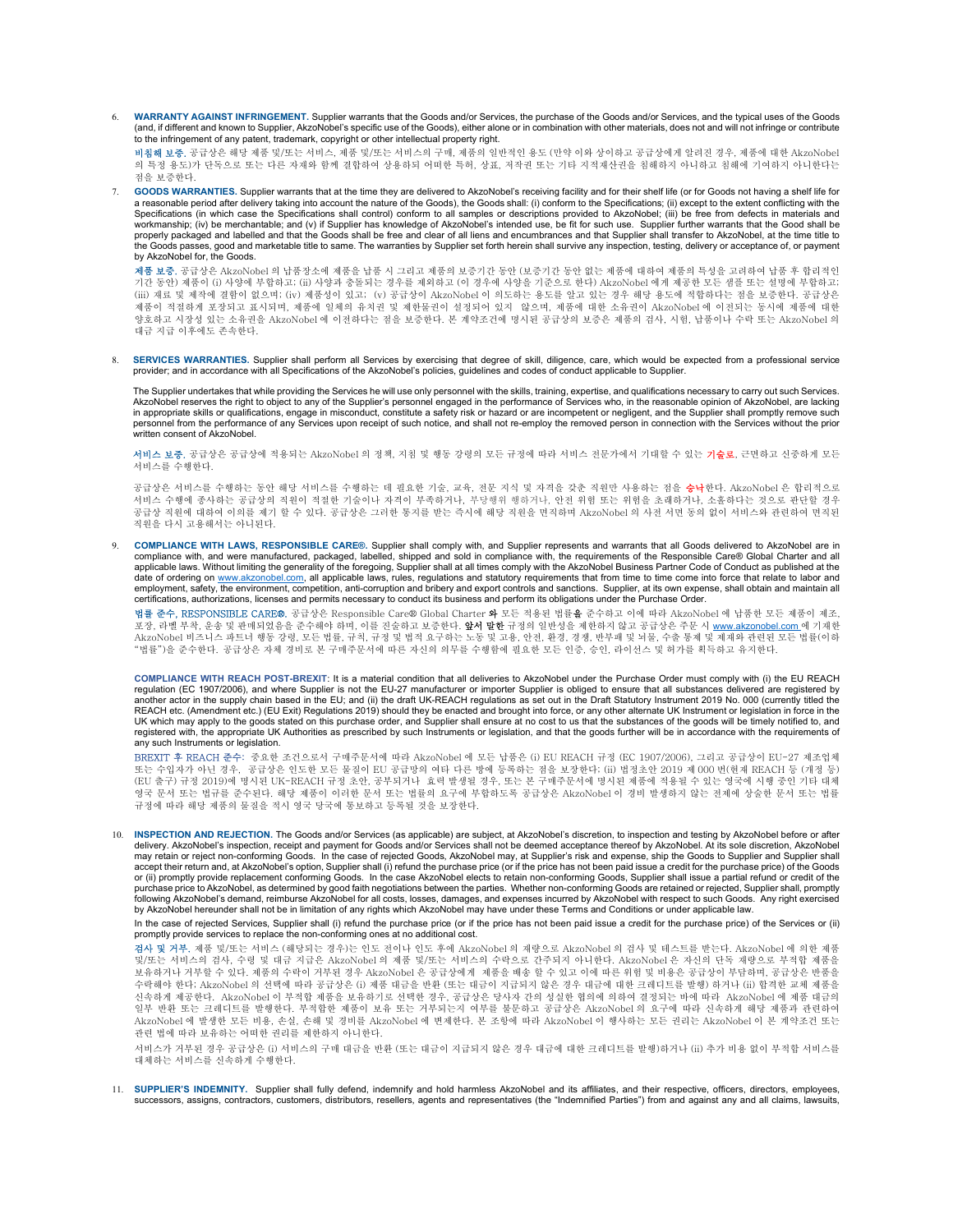damages, costs, losses, fines, penalties, legal fees and expenses ("Claims") resulting from or arising out of Supplier's negligence or breach of the Purchase Order and these Terms and Conditions (including without limitation any warranty) or any defects in the Goods or non-conformity of the Services .

공급상의 배상. 공급상은 공급상의 과실이나 구매주문서 및 본 계약조건 (모든 보증을 포함하나 이에 한하지 아니함)의 위반, 또는 상품의 결함 또는 서비스의 부적합으로부터 또는 이로 인해 발생한 모든 청구, 소송, 손해, 비용, 손실, 벌금, 처벌, 법률 수수료 및 경비(이하 "청구")로부터 AkzoNobel 과 그의 계열사, 그리고 각각의 임원, 이사, 직원,<br>후임자, 양수인, 계약자, 고객, 판매회사, 재판매업자, 대리인 및 대표 ( 이하 "면책대상자들")를 완전하게 면책하고 보호하며 동인들에 배상한다.

12. SET OFF. AkzoNobel may set off any loss, damage, liability or claim that AkzoNobel or any of its affiliates may have against Supplier against any performance or payment due to Supplier under the Purchase Order.

상계. AkzoNobel 은 자기 또는 계열사가 공급상에 대해 보유하는 모든 손실, 손해, 책임 또는 청구를 구매주문서에 따라 공급상에 대한 이행 또는 지급 의무와 상계할 수 있다.

13. REMEDIES. The remedies reserved herein by AkzoNobel are cumulative and are in addition to any other or further remedies provided in law or equity. No waiver of any breach by AkzoNobel or any delay by AkzoNobel in the enforcement of any Purchase Order or any provision of these Terms and Conditions shall constitute a waiver of any other prior, concurrent or subsequent breach of the same or any other provision of the Purchase Order or these Terms and Conditions.

보상권. AkzoNobel 이 본 협의서에 따라 보유한 보상권은 누적적이며 법률 또는 형평법상 제공되는 기타 보상권 또는 추가 보상권에 추가된다. AkzoNobel 이 어떤한 위약행위에 대한 포기나, 구매주문서 또는 본 계약조건의 어떠한 조항의 지연 집행은 구매주문서 또는 본 계약조건의 해당 조항 또는 여타 다른 조항의 이전, 동시 또는 후속의 위반에 대한 포기하는 것에 해당하지 아니한다.

14. SAFETY. If any of Supplier's employees, agents, or representatives ("Supplier Personnel") enter upon AkzoNobel's premises Supplier shall ensure that such Supplier Personnel abide by and follow all applicable laws and all health, safety, and other rules and regulations established by AkzoNobel. Supplier shall be fully responsibility for the conduct of Supplier Personnel while on AkzoNobel's premises. Supplier shall fully indemnify and hold harmless the Indemnified Parties from all Claims resulting from or arising out of any bodily injury or death to any of Supplier Personnel sustained upon AkzoNobel premises.

**안전.** 공급상의 직원, 대리인 또는 대표 ( 이하 "공급상의 인력")가 AkzoNobel 의 부지에 출입하는 경우 공급상은 해당 공급상의 인원이 모든 법률과 AkzoNobel 이 수립한<br>모든 보건, 안전 및 기타 규칙과 규정을 준수함을 보장한다. 공급상은 AkzoNobel 의 부지에 출입한 인력의 행동에 대해 완전한 책임을 진다. 공급상은 AkzoNobel 의 부지에 출입한 공급상의 인력의 신체적 상해 또는 사망으로부터 또는 이로 인해 발생한 모든 청구로부터 면책대상자들을 완전하게 면책 및 보호하고 동인들에 배상한다.

15. LIMITATION OF LIABILITY. Except for damages that are the result of the gross negligence or wilful misconduct of a party, in no event will AkzoNobel be liable to Supplier or any other person for any indirect, incidental, consequential, or punitive damages, including any lost profits, data, goodwill, or business opportunity for any matter relating to the Purchase Order or these Terms and Conditions.

책임 제한. 일방 당사자의 중대한 과실 또는 고의적 위법 행위로 인한 손해를 제외하고 AkzoNobel 은 어떤 경우에도 상대방 혹은 다른 자에게 본 계약조건과 관련된 모든 이익, 데이터, 영업권 또는 비즈니스 기회 손실을 포함하는 간접적, 부수적, 결과적 또는 징벌적 손해 배상 책임을 부담하지 아니한다.

16. FORCE MAJEURE, ALLOCATION. Neither Party will be liable in any respect for failure to perform its obligations under the Purchase Order if prevented by war (declared or undeclared), national emergency, fire, flood, windstorm or other act of God, order or act of any government, whether foreign, national or local, whether valid or invalid, or any other cause of like or different kind beyond the control of the affected Party (each a "Force Majeure"). During any period of shortage due to a Force Majeure, Supplier<br>shall allocate its available supply of Goods such reduction in Goods available for sale by Supplier. In the event that the duration of a Force Majeure exceeds sixty (60) days or is reasonably expected to exceed sixty (60) days, AkzoNobel may terminate the Purchase Order, without liability, by giving written notice of termination to Supplier.

불가항력, 배분. 전쟁 (선포 여부 불문), 국가긴급사태, 화재, 홍수, 폭풍 또는 기타 자연재해 또는 외국, 당국 또는 지방 정부인지, 유효 여부 불문한 정부기관의 법령 또는 행위, 또는 영향을 받는 일방 당사자의 합리적인 통제가 불가능한 이와 유사하거나 다른 종료의 기타 사유 (각각 "불가항력")으로 구매주문서 상의 의무이행 실패에 대하여 어느 당사자도 어떠한 책임도 지지 아니한다. 불가항력 사유로 인한 제품의 부족 기간 동안, 공급상은 백분율 기준으로 AkzoNobel 에 공급할 수 있는 제품의 수량 감소 푹이 공급상이 판매 할 수있는 제품의 수량 감소 푹보다 크지 않도록 공급 가능한 제품을 배분한다. 불가항력의 기간이 육십 (60) 일을 초과하거나 육십 (60) 일을 초과 할<br>것이라고 합리적으로 예상되는 경우 AkzoNobel 은 책임 부담 없이 공급상에게 서면 해지 통지를 발송하여 구매주문서를 해지 할 수 있다.

17. CONFIDENTIALITY. All data or information obtained by Supplier from or concerning AkzoNobel, whether obtained verbally, in writing or otherwise shall be and shall remain the property of AkzoNobel. Supplier shall not disclose said information to any third party, shall use said information solely for the purpose of performing these Terms and Conditions and shall make said information available only to such of its personnel as have a need to know said information for said purpose. Supplier shall not disclose or refer to any part of the Purchase Order in any external communication or in any publication without the prior written consent of AkzoNobel. Neither Supplier nor any of its affiliates shall in any way use or cause to be used the name or mark AkzoNobel, or any AkzoNobel logo or trademark or any mark or name resembling them for any purpose including but not limited to advertisements, sales promotion materials or publications of any kind without the prior written consent of AkzoNobel. Supplier shall not advertise or publish that Supplier does business with AkzoNobel without the prior written consent of AkzoNobel.

**비밀 유지.** AkzoNobel 로부터 또는 AkzoNobel 과 관련하여 공급상이 획득한 모든 데이터 또는 정보는 구두, 서면 또는 기타 방식으로 획득했는지 여부 불문하고<br>AkzoNobel 의 재산이고 계속 AkzoNobel 의 재산으로 유지된다. 공급상이 해당 정보를 제 3 자에 공개하지 아니하며, 오직 본 계약조건을 수행할 목적으로 만 해당 정보를<br>사용하며, 계약상의 목적상 이와 같 구매주문서의 어느 일부라도 공개하거나 언급하지 아니한다. 공급상 또는 그의 계열사는 어떤 방식 또는 목적으로 AkzoNobel 명칭 또는 표시, 로고, 상표 또는 이와 유사하는 표시 또는 명칭을 모든 종류의 광고, 판촉 자료 또는 판촉물을 포함하나 이에 국한되지 아니한 어떤 방식으로 사용하거나 사용되도록 하지 아니한다. AkzoNobel 의 사전 서면 동의 없이 공급상은 자기가 AkzoNobel 과 비즈니스를 한다는 점을 광고하거나 발표하지 아니한다.

18. TERMINATION. Notwithstanding the duration of the Purchase Order, AkzoNobel may cancel the Purchase Order upon written notice to Supplier with immediate effect if (i) there is a change in the management, ownership or control of Supplier; (ii) Supplier commits a material breach of the Purchase Order or these Terms and Conditions or (iii) Supplier enters into liquidation (whether voluntary or compulsory) except a solvent voluntary liquidation for the purposes only of reconstruction or amalgamation, or has a<br>receiver and/or manager, administrator or administ court for the winding-up of Supplier or for the granting of an administration order in respect of Supplier, or if Supplier suffers any event or step analogous to the steps and events set out in the foregoing in any jurisdiction. No cancellation will relieve Supplier of any breach of the Purchase Order.

해지.구매주문서의 유효기간에도 불구하고 (i) 공급상의 경영진, 소유권 또는 지배권에 변경이 있는 경우, (ii) 공급상이 구매주문서 또는 본 계약조건을 중대하게 위반할 경우, 또는 (iii) 공급상이 오직 재건 또는 합병을 목적으로 지급가능상태 자발적 청산을 제외한 청산 (자발적 또는 강제적 여부를 불문)이 개시되거나, 공급상의 사업이나<br>그 일부에 대하여 관리인 및/또는 관리자, 관재인 또는 수탁관리인이 임명되거나, 공급상의 청산 또는 공급과 관련된 관재명령의 승인을 위한 결의안이 통과되거나 신청이 법원에 제출되거나 또는 여하한 관할지에서 공급상에게 상기 조치 또는 이와 유사한 조치 또는 사유가 발생한 경우, AkzoNobel 은 공급상에 대한 서면 통지에 의하여 구매주문서를 즉시 해지할 수 있다. 구매주문서가 해지되더라도 공급상은 구매주문서의 위반으로부터 면책되지 아니한다.

19. ASSIGNMENT AND SUBCONTRACTING. Supplier may not delegate, assign, transfer, grant any security interest over, hold on trust or deal in any other manner with the benefit of all or any part of the Purchase Order, nor sub-contract or novate any or all of its obligations under the Purchase Order without prior written consent from AkzoNobel. AkzoNobel may assign, transfer, hold on trust or deal in any other manner with the benefit of all or any part of the Purchase Order, or sub-contract or novate any or all of its<br>obligations under the Purchase Order without

양도 및 하도급. AkzoNobel 의 사전 서면 동의 없이 공급상은 구매주문서의 전부나 일부의 이익을 위탁, 양도, 이전, 그에 대한 어떤 담보권을 허락하거나 신탁에 맡기거나 기타 다른 어떤 방식으로 취급하지 아니하며 구매주문서에 따른 공급상의 의무의 전부 또는 일부를 하도급을 주거나 양도하지 아니한다. AkzoNobel 은 공급상의 동의 없이 구매주문서 전부 또는 일부의 이익을 위탁, 양도, 이전, 그에 대한 담보권을 허락하거나 신탁에 맡기거나 기타 다른 방식으로 취급할 수 있으며 구매주문서에 따른 AkzoNobel 의 의무의 전부 또는 일부를 하도급을 주거나 양도할 수 있다.

20. NO THIRD PARTY BENEFICIARIES. Nothing in the Purchase Order and these Terms and Conditions will confer any benefit or right upon any third party except for the Parties' successors or permitted assignees.

제 3 수익자. 구매주문서 및 본 계약조건의 어느 부분도 당사자들의 승계인 또는 허가받은 양수인을 제외한 제 3 자에 어떠한 이익이나 권리를 부여하지 아니한다.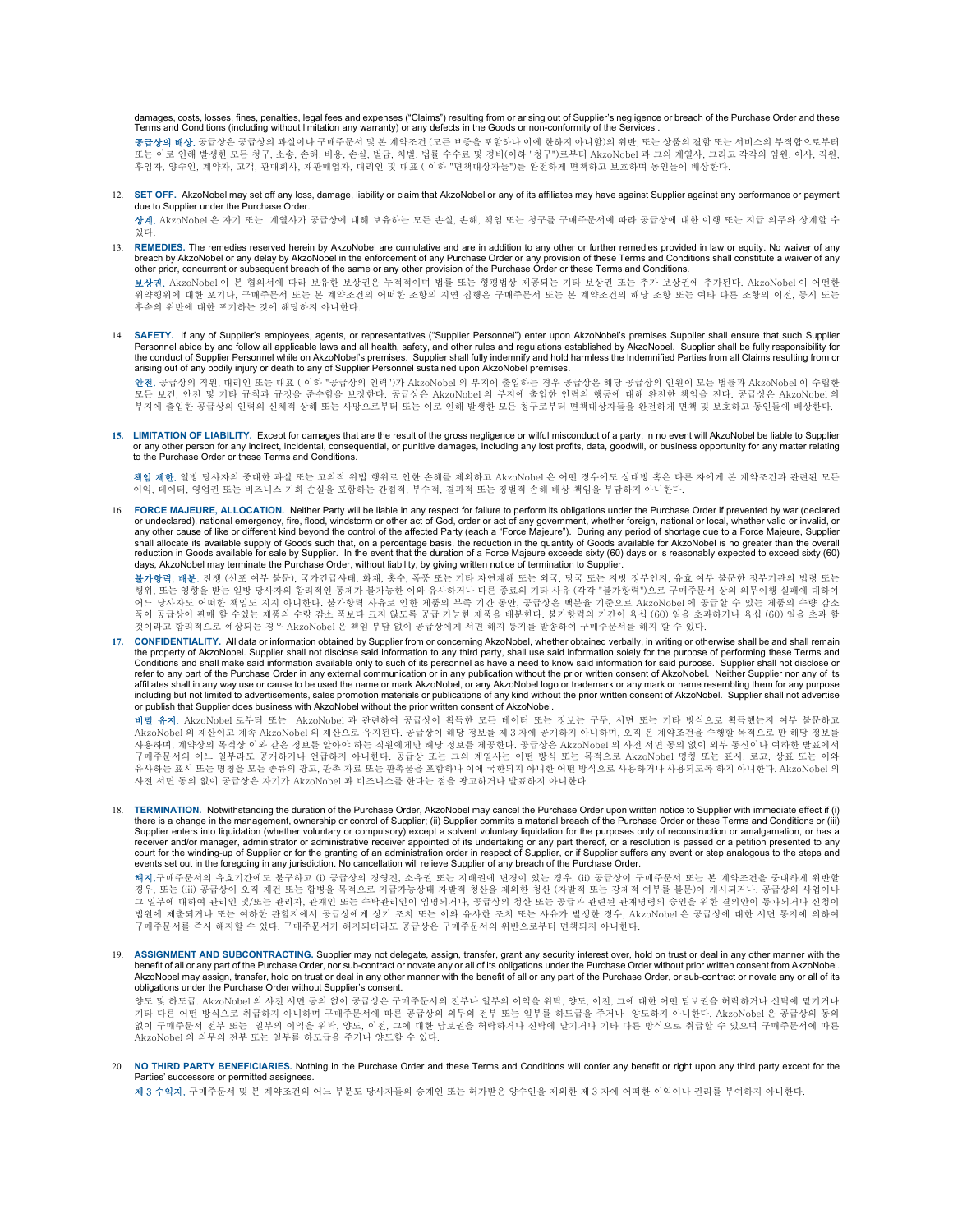- 21. RELATIONSHIP OF THE PARTIES. Nothing in the Purchase Order and Terms and Conditions and no action taken by the Parties under the Purchase Order ande Terms and Conditions will constitute a partnership, joint venture or agency relationship between the Parties. 당사자들의 관계. 구매주문서 및 본계약조건의 어느 부분도, 구매주문서 및 본 계약조건에 따라 당사자들이 취하는 어떠한 조치도 당사자들 간의 파트너쉽, 합작 투자 또는 대리인 관계를 구성하지 아니한다.
- 22. COUNTERPARTS. These Terms and Conditions may be executed in any number of counterparts, and by the Parties on separate counterparts, but will not be effective until each Party has executed at least one counterpart. Each counterpart will constitute an original of these Terms and Conditions, but all the counterparts together will constitute but one and the same contract.

부본. 본 계약조건은 어떠한 수의 부본으로 체결할 수 있고 당사자들에 의하여 별도의 부분으로 체결될 수 있으며 각 당사자가 적어도 1 부의 부본을 체결할 때까지 발효되지 아니한다. 각 부본은 본 계약조건의 정본으로 간주되며, 모든 부본은 하나의 동일한 계약을 구성한다.

- 23. COSTS AND EXPENSES. Each Party will pay its own costs relating to the negotiation, preparation, execution and performance of these Terms and Conditions. **비용과 경비.** 각 당사자는 본 계약의 협상, 준비, 체결 및 수행과 관련하여 자체 비용을 부담한다.
- 24. ENTIRE AGREEMENT. Without prejudice to Clause 1 above, The Parties may use Purchase Orders, releases, acknowledgements or other forms in connection with the purchase of Goods and/or Services under these Terms and Conditions. Each Party acknowledges that, in entering into these Terms and Conditions, it has not relied on any statement, representation, warranty or contract of the other Party other than as expressly contained in these Terms and Conditions. 완전 협의. 앞서 언급한 제 1 조에 영향을 주지 않는다는 전제하에 당사자들은 본 계약조건에 따라 제품 및/또는 서비스의 구매와 관련하여 구매주문서, 릴리스, 인정서 또는 기타 양식을 사용할 수 있다. 각 당사자는 본 계약조건을 체결함에 있어 본 계약조건에 명시적으로 포함된 것 이외에 상대방 당사자의 설명, 진술 보증 또는 동의에 의존하지 않았다는 점을 인정한다.
- 25. AMENDMENTS. Any amendment of or variation to these Terms and Conditions must be in writing and signed by authorized representative(s) of both Parties. 개정. 본 계약조건의 어떠한 개정이나 변경은 반드시 서면으로 작성하여 양 당사자의 수권대표자가 서명해야 한다.
- 26. WAIVER. No failure or delay by either Party in exercising any right or remedy provided under these Terms and Conditions or by law will constitute a waiver of that or any other right or remedy, nor will any single or partial exercise of any right or remedy preclude any other or further exercise of it or the exercise of any other right or remedy. No<br>waiver under these Terms and Conditions i **포기.** 어느 당사자가 본 계약조건 또는 법률에 제공된 권리 또는 보상권을 행사하지 않거나 행사를 지연하더라도 이는 해당 권리나 여타 다른 권리 또는 보상권의 포기에<br>해당하지 아니하며 어떠한 권리나 보상권의 단독 또는 부분적 행사는 해당 권리의 추가 행사 또는 여타 다른 권리나 보상권의 행사를 불가능하게 하지 아니한다. 본<br>계약조건에 따른 포기는 서면에 의하며 양쪽 당사자들의 수권대표자가 서
- 27. SEVERABILITY. If any provision in the Purchase Order or Terms and Conditions, for any reason, is invalid, illegal or unenforceable, in whole or in part, in any jurisdiction, such invalidity, illegality or unenforceability will not affect any other provision of these Terms and Conditions or invalidate or render unenforceable such provision in any other jurisdiction. Upon a determination that any provision is invalid, illegal or unenforceable, the Parties will negotiate in good faith to modify these Terms and Conditions to effect the original intent of the Parties as closely as possible in a mutually acceptable manner in order that the transactions contemplated herein are consummated as originally contemplated to the greatest extent possible.

가분성. 본 계약조건의 어느 조항의 전체 또는 일부가 여하한 이유로 어느 관할지에서 무효하거나 불법이거나 집행 불가능하게 되더라도 이와 같은 무효, 불법성 또는 집행불가능성은 본 계약조건의 여타 다른 조항에 영향을 미치지 아니하며 다른 관할지에서 해당 조항을 무효 또는 집행 불가능한 것으로 만들지 아니한다. 여하한 조항이 무효이거나 불법이거나 집행 불가능한 것으로 확정되는 경우 당사자 쌍방은 본 계약조건에서 예정된 거래가 최대한 가능한 범위 내에서 원래 예정된 바대로 완결될 수 있도록 상호 수용 가능한 방식으로 당사자 쌍방의 원래 의사와 가능한 근접한 취지로 본 계약조건을 변경하기 위하여 성실하게 협상한다.

28. NOTICES. All notices provided in connection with these Terms and Conditions will be in writing and will be deemed to have been given (a) when delivered by hand; (b) when delivered if sent by an internationally recognized commercial courier; (c) on the third ( $3<sup>rd</sup>$ ) day after the first post-mark of the sender's postal service if sent by first class mail, postage prepaid (return receipt requested, if available). The notices must be sent to the respective Parties at the address of the contact person set forth in the "Description<br>of the Parties" (or at such other address for

통지. 본 계약조건과 관련하여 제공되는 모든 통지는 서면에 의하며 (a) 인편으로 교부된 시점에, (b) 국제적으로 공인된 상업적 특송서비스에 의한 경우에는 전달된 시점에 또는 (c) 우편요금 선납 1 종 우편으로 발송된 경우 발송자의 우편서비스의 첫 번째 소인이 찍힌 후 3 일째 되는 날(해당하는 경우 배달증명서가 요구됨)에 전달된 것으로<br>간주된다. 통지는 "당사자 설명"에 명시된 해당 당사자의 주소(또는 본 조에 따라 제공된 통지에 명시된 해당 당사자의 다른 주소)로 송달된다.

29. HEADINGS. All headings and titles in these Terms and Conditions are inserted for convenience only and are not a part of these Terms and Conditions and will not affect the interpretation of these Terms and Conditions.

제목. 본 계약조건의 모든 제목과 표제는 편의를 위해서만 삽입된 것으로, 본 계약조건의 일부에 해당하지 아니하며 본 계약조건의 해석에 영향을 미치지 아니한다.

30. ANNOUNCEMENTS. Unless otherwise required by law, a court or any governmental or regulatory authority, no announcement concerning the transaction contemplated by these Terms and Conditions or any ancillary matter will be made by either Party without the prior written consent of the other Party. In cases where an announcement is<br>required by law, a court or any governmental or regula to agree to the contents of such announcement with the other Party before making such announcement.

공표. 법률, 법원 또는 정부당국이나 규제당국이 달리 요구하지 않는 한, 상대방 당사자의 사전 서면 동의없이 어느 당사자도 본 계약조건에 의하여 예정된 거래나 부수적 사항에 대하여 공표하지 아니한다. 법률, 법원 또는 정부당국이나 규제당국이 공표를 요구하는 경우 해당 당사자는 해당 공표를 하기 전에 상대방 당사자와 해당 공표의 내용에 관하여 협의하기 위하여 해당 성황에서 합리적이고 실행 가능한 모든 조치를 취한다.

31. LANGUAGE. These Terms and Conditions is drafted in the English language. If these Terms and Conditions has been translated into multiple languages, the English language text will prevail. Each notice, demand, or other communication under or in connection with these Terms and Conditions must be in English or accompanied by an English translation and certified by an officer of the Party giving notice to be accurate.

**언어.** 본 계약조건은 영문로 작성된다. 본 계약조건이 복수의 언어로 번역된 경우 영문본이 우선한다. 본 계약조건에 따른 또는 본 계약조건과 관련된 모든 통지, 요구 또는<br>기타 통신문은 영문으로 작성되거나 영문 번역이 첨부되어야 하며 통지를 발송하는 당사자의 임원이 그 내용이 정확함을 증명하여야 한다.

32. INTERPRETATION. These Terms and Conditions will be construed without regard to any presumption or rule requiring construction or interpretation against the Party drafting an instrument or causing any instrument to be drafted. In these Terms and Conditions: (i) a person includes a natural person, corporate or unincorporated body (whether or not having separate legal personality) and that person's personal representatives, successors and assigns; (ii) words in the singular include the plural and vice versa; (iii) a reference to one gender includes the other gender; (iv) any reference to a "day" means a period of twenty-four (24) hours running from midnight to midnight and any reference to "business day" means a day other than a Saturday, Sunday or public holiday in the city in which the address of the AkzoNobel contact identified in these<br>Terms and Conditions is located; and (v) any referen Terms and Conditions is located.

해석. 본 계약조건은 문서를 작성한 당사자에게 또는 문서를 작성하도록 한 당사자에게 불리한 해석을 요구하는 추정이나 규칙을 고려하지 않고 해석된다. 본 계약조건에서: (i) 인은 자연인, 법인, 비법인(별도의 법인격 가지는지 여부 불문)을 포함하며 동인의 인적 대리인, 승계인과 양수인을 포함하고; (ii) 단수는 복수를 복수는 단수를 포함하며; (iii) 성에 대한 언급은 다른 성에 대한 것도 포함하고; (iv) "일"에 대한 언급은 자정부터 자정까지 24 시간을 말하며 "영업일"에 대한 언급은 토요일, 일요일 또는 본 계약조건에 정하는 AkzoNobel 의 주소가 있는 도시의 공휴일 이외의 날을 말하고; (v) 하루 중 시각에 대한 언급은 본 계약조건에 정하는 AkzoNobel 의 주소가 소재한 도시의 하루 중 시각을 말한다.

- 33. SURVIVAL. No termination, completion, termination, expiration or cancellation of these Terms and Conditions or any Purchase Order shall terminate or extinguish any rights or remedies of AkzoNobel, including all warranties and indemnities provided by Supplier, all of which shall survive. 존속. 본 계약조건 또는 여하한 구매주문서가 해지, 완료, 종료, 만료 또는 취소되더라도 공급상이 제공하는 모든 보증 및 보장을 포함한 AkzoNobel 의 모든 권리 또는
- 보상권은 종료 또는 소멸되지 아니하며 존속된다
- 34. LAW AND DISPUTE RESOLUTION. The Purchase Order and these Terms and Conditions and all disputes arising out of or relating in any way to performance under the<br>Purchase Order and these Terms and Conditions, including dis Terms and Conditions, will be governed by the laws of the country and, if applicable, state or province, in which AkzoNobel's address (as stated on the first page of the<br>Purchase Order) is located, excluding always the Uni